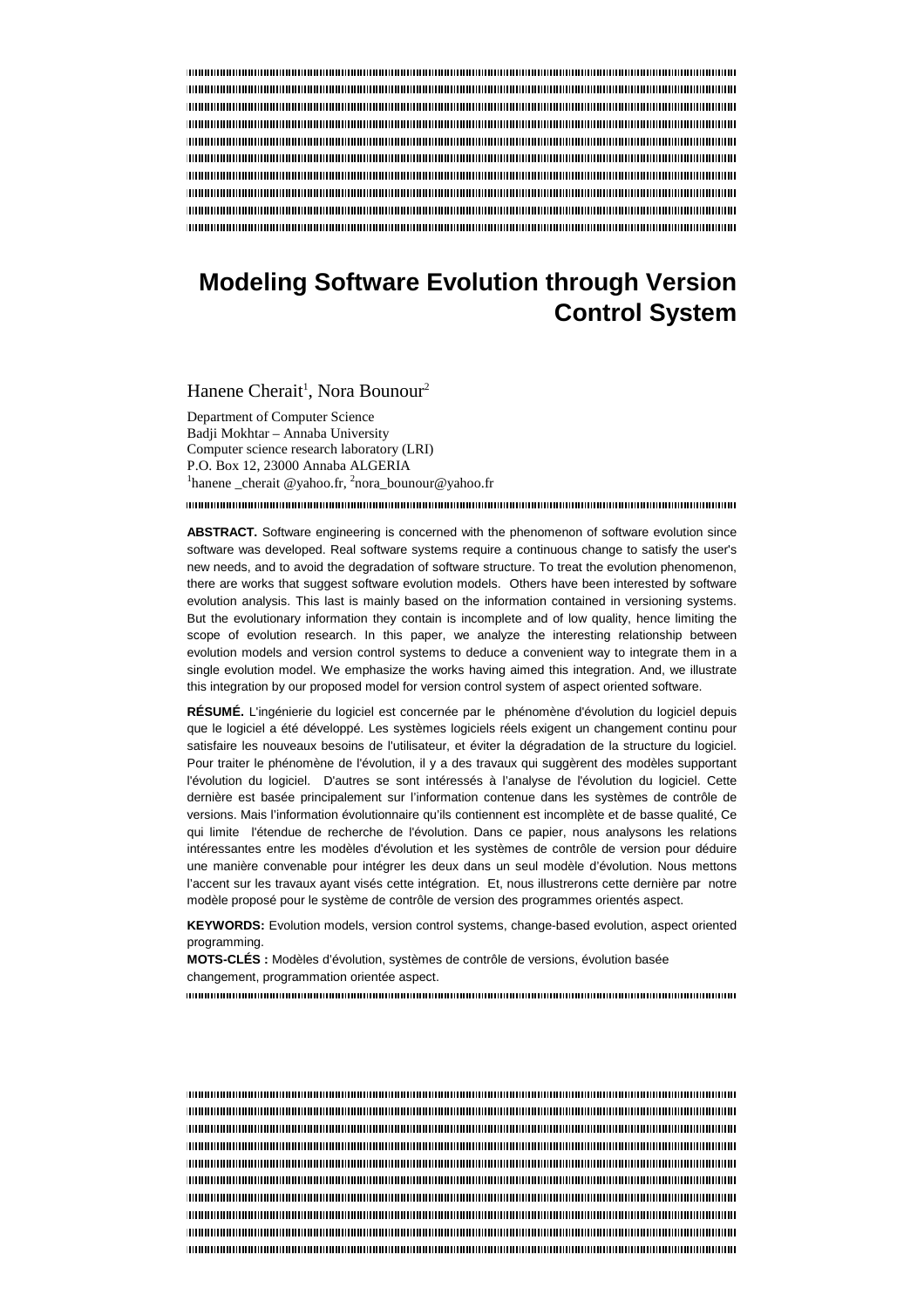# **1. Introduction**

Software systems need to be changed in their lifetime, original requirements may change to consider the new ones or to support the system environment changes. These requirements for modifications have an impact on the overall software system. One of the preoccupations of the organizations is to evaluate this impact without implementing the changes. Evolution is then an important mechanism to replace these changes on the system and to guarantee its long life. The research effort spent in the software evolution topic shows the importance of the domain.

We conclude that the works in software evolution are focused on two main axes: evolution modeling and evolution analysis (Figure 1). The first one treats the evolution process, where different sources (source code, architecture, documentation…) are used to construct a software model. Then, evolution operations (changes) are applied on this model to guarantee that the software will evolved in a secure and coherent way using different mechanisms (change impact analysis, change propagation…etc).

The second axis is concerned with evolution analysis and more specifically history evolution analysis. Generally; the repository of version control systems is the basic source for understanding and analyzing software evolution. In recent years an extensive research has been carried out on exploiting the wealth of information residing in versioning repositories for purposes like reverse engineering or cost estimation. Analyzing version repositories can help to identify necessary changes, understand the impact of changes, and provide a facility to track the changes and to deduce logical relations between changed entities.

Although, these two axes are evolved separately but we believe that they converge to the same goal "software evolution". This is why we suggest that the integration of them in a single process is a promising step toward an accurate and efficient evolution model. In this paper, we discuss the interesting relationship between evolution modeling and evolution analyzing to deduce a convenient way to integrate them in order to improve the software evolution process. We propose a new version control system produced by this integration. Our proposal is dedicated to aspect oriented paradigm. More attention is given to aspect oriented software evolution, because these systems are widespread used in nowadays as an efficient and modularized programming methodology.

The paper is organized as follows. In the next section, we explore the evolution analysis research area. Next, we discuss the limits of actual version control systems. Section 4 presents the change-based versioning as well as our proposal for aspect oriented software. Related works are surveyed in section 5. Finally, we conclude our discussion in section 6.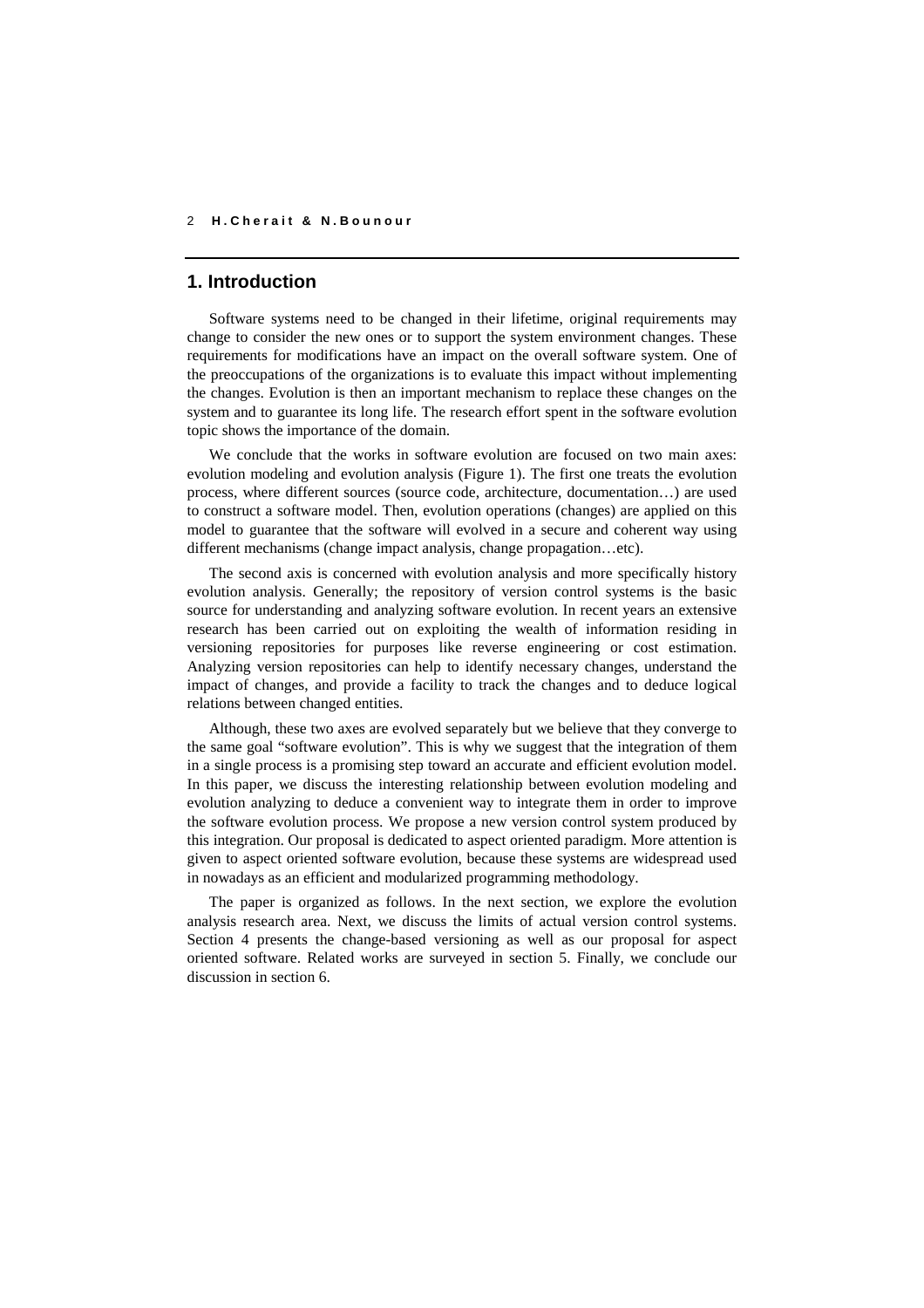#### Modeling Software Evolution through Version Control System 3



**Figure 1.** Evolution Modeling and Evolution Analysis

# **2. Evolution Analysis**

To understand why software systems become less maintainable when changed continuously (program comprehension), and to reduce their maintenance costs eventually (reverse engineering); we have to investigate their version repositories. The research field of this investigation is known as *software evolution analysis* (Figure 1).

Software repositories contain a wealth of information about the software. The task is just to analyze them and uncover the information. Some works visualize the software evolution histories [5]. Other works focused on extracting logical dependencies "semantically coupled components may not structurally depend on each other" [9]. Such logical dependencies can be uncovered by analyzing the evolution history of a system. For example, in [8] the authors exploit historical data extracted from repositories and focus on change couplings. Ying et al [6] proposed a technique to determine the impact of changes based on association rules. In [9], the authors formalize logical coupling as a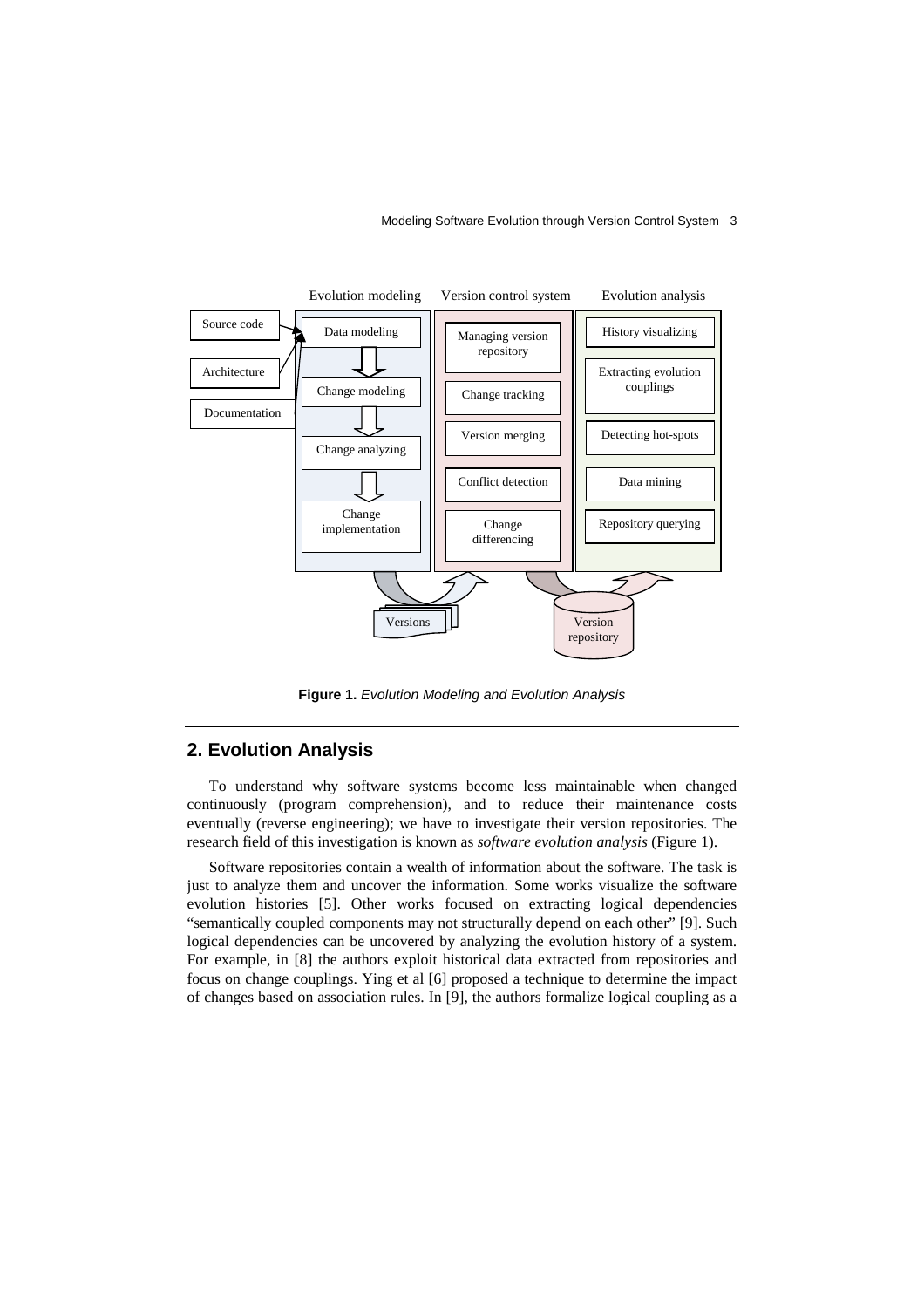#### 4 **H . C h e r a i t & N . B o u n o u r**

stochastic process using a Markov chain model. In [7] data mining is applied to version histories in order to guide programmers along related changes.

Other techniques are proposed to extract meta-information from the software repositories. For example in [3] the authors propose a model as a graph in which the different entities stored in the repository become vertices and their relationships become edges. They then define SCQL, a first order, and temporal logic based query language for source control repositories.

Based on our analysis of the field, we believe that "Indeed, actual versioning systems provide rich information for analyzing software evolution, but this information still coarse-grained and not accurate enough to perform an efficient evolution analysis". This is discussed in the next section.

### **3. Limits of Current Version Control Systems**

The source code repository has a pivotal role for evolution analysis. However, the coarse-grained nature of the data stored by commit-based VCS often makes it challenging for a developer to analyze them [2]. In a previous study [4] it is showed that most versioning systems in use today are indeed losing a lot of information about the system they version. So, they are not plainly satisfactory for evolution research. There are two shortcomings which have major consequences, and are the cause of most of the other ones:

**(1) Most VCSs are file-based, rather than entity-based**. Romain Robbes and Michele Lanza claim that the commonly held vision of a software as a set of files, and its history as a set of versions does not accurately represent the phenomenon of software evolution "Software development is an incremental process more complex than simply writing lines of text" [4]. So, we can not follow the evolution of every entity in the software, and consequently, the evolution analysis is more difficult and not efficient enough for program comprehension or reverse engineering.

**(2) Most VCSs are snapshot-based, not change-based**. The program is frozen as a snapshot with a particular time stamp without recording the actual changes that happen in between two subsequent snapshots (recover only the end result of an evolution session). The time order of changes is lost, and it can not be perfectly derived. For understanding changes, the time order might be important. Moreover, the time order is useful for conflict detection and merging [11]. Groupings of changes to composite changes are lost. Refactoring operations e.g. cause many changes that can be grouped. This reduces the number of changes, and represents the change at a higher level of abstraction.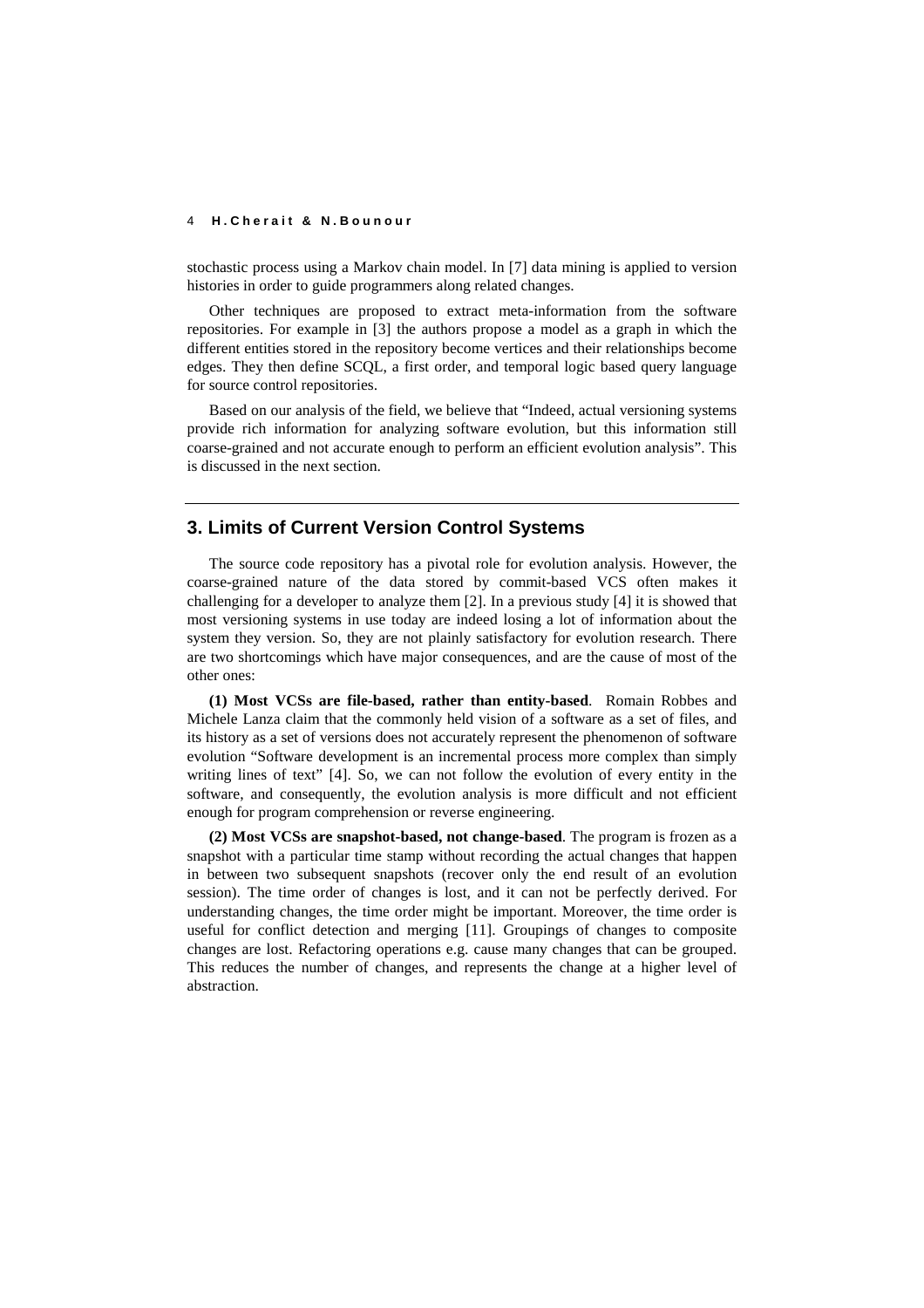#### Modeling Software Evolution through Version Control System 5



**Figure 2.** Change-based evolution

Deriving composite changes, e.g. to detect refactorings, is difficult and in some cases even impossible due to masking problems [11]. These disadvantages will reduce the ability of users to understand change. So the proposition of a new VCS, where the change is the first class entity can be a fundamental source for software evolution analysis. Many works prove that change-based evolution is more sufficient then statebased evolution ( $[2]$ ,  $[11]$ ). In  $[2]$  the authors prove that for tasks that needed finegrained change information, or in which the chronological order was important, changebased version control system outperformed the actual ones. And in [11] the authors describe the comparison between State-Based and Operation-based Change Tracking. To resume up, only a change-based VCS allows for effective research on evolution, since it provides all the required information. This VCS opens new ways for both developers and researchers to explore and evolve complex systems. The next section discusses this idea and presents or proposed version control system for aspect oriented software.

# **4. Change-based Version Control System**

### **4.1 Principle**

The history is today the center of evolution research. This is why; we believe that an accurate and efficient VCS is the key concept to improve software evolution. This last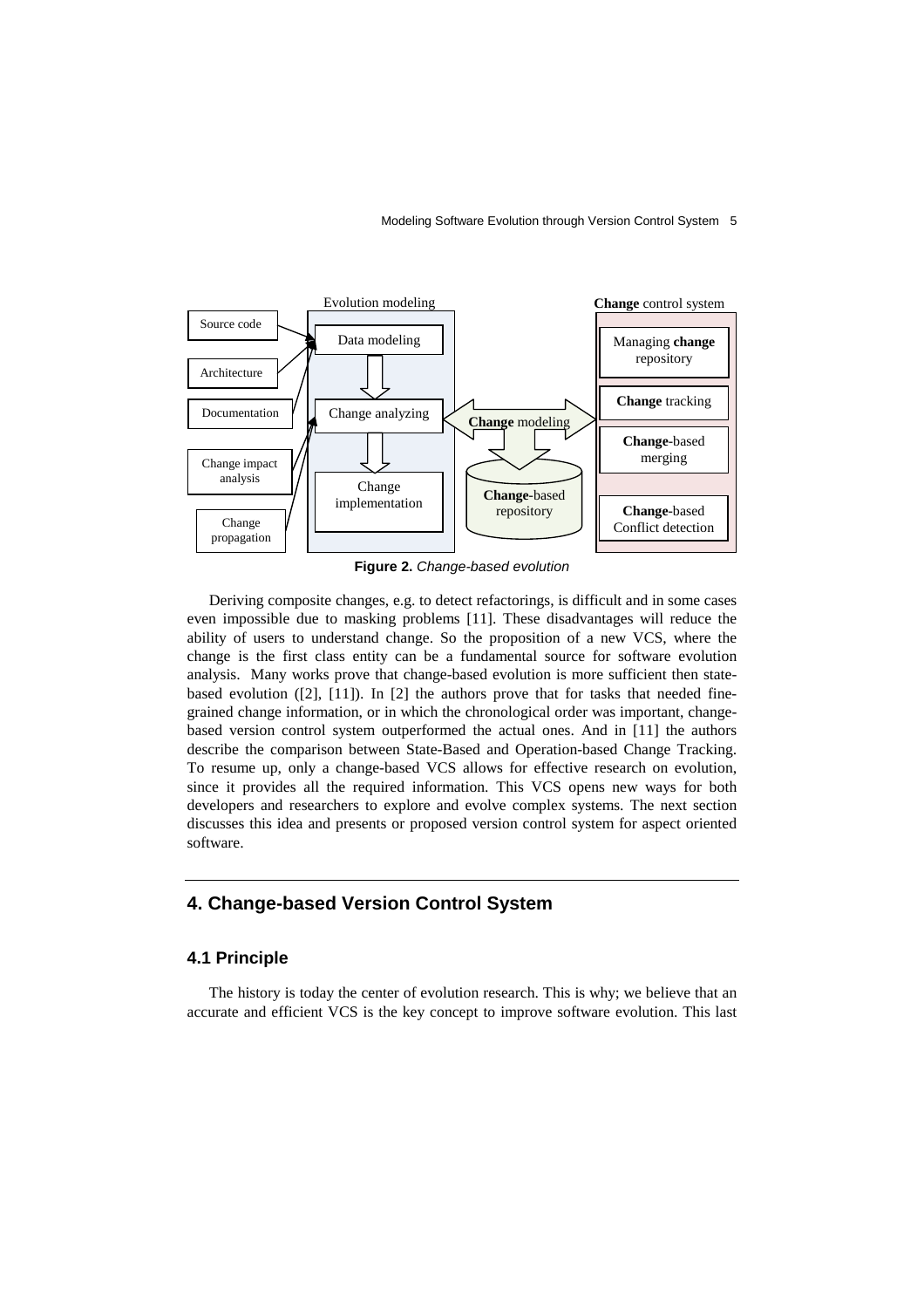#### 6 **H . C h e r a i t & N . B o u n o u r**

can be constructed by integrating the versioning mechanism in the evolution model of a software system. One effective way to perform this integration is by putting the source code change in the center of this process i.e. changes to the system must be stored directly in a change-based repository by the VCS (Figure 2).

The change-based VCS records the changes, while they occur, raising change to a first class concept. There is no need for differencing (Figure 2), since the changes are recorded and stored, and thus do not needs to be derived later on. It can preserve the time order in which the changes occurred. This is important information for understanding changes, but is also useful for other applications such as conflict detection and merging. The change-based VCS is more accurate, convenient and efficient then the actual ones. The rich change-based repository created by this VCS contains a more wealth of information about the software, so, it is a perfect source for a high quality evolution analysis.

#### **4.2 Version Control System for Aspect Oriented Software**

We have focused on the change-based evolution idea presented above to propose a version control system (change control system) for Aspect oriented software. We proposed a VCS dedicated for these software systems to gather the changes done on the system through the time (more details can be found in [1]). We suggest the use of the Algebraic Graph Rewriting as a support for the proposed VCS [13].

Our approach consists to model the source code as a colored graph; representing the different entities of the system and the relations between them. The evolution changes are formalized using rewrite rules on the system graph and stored in a rewriting rule based repository. In our approach, we do not view the history of a software system as a sequence of versions, but as the sum of changes which brought the system to its actual state. Our VCS follows this principle: (1) the change operations that serve to sail between the different versions of the software are considered as the rewrite rules on the source code graph. (2) we propose a rule-based repository as a versioning system: instead of recording the entire changed graph as a version, we only records the evolution sequences (the set of rewrite rules) on this graph, so a Version is: "sequence of rewriting rules applied to the aspect oriented software graph formulating a given evolution request" i.e. we can reproduce every version of the system by the execution of the sequence of rewrite rules associated.

The proposed version control system avoids the problems of actual version control systems "file-based, snapshot-based". Our repository is change-based therefore a change can be described as one or more rewrite rules that change the program. In contrast to snapshot-based VCS our VCS does not keep track of different versions of an entity. Instead it captures all changes made to an entity as rewrite rules.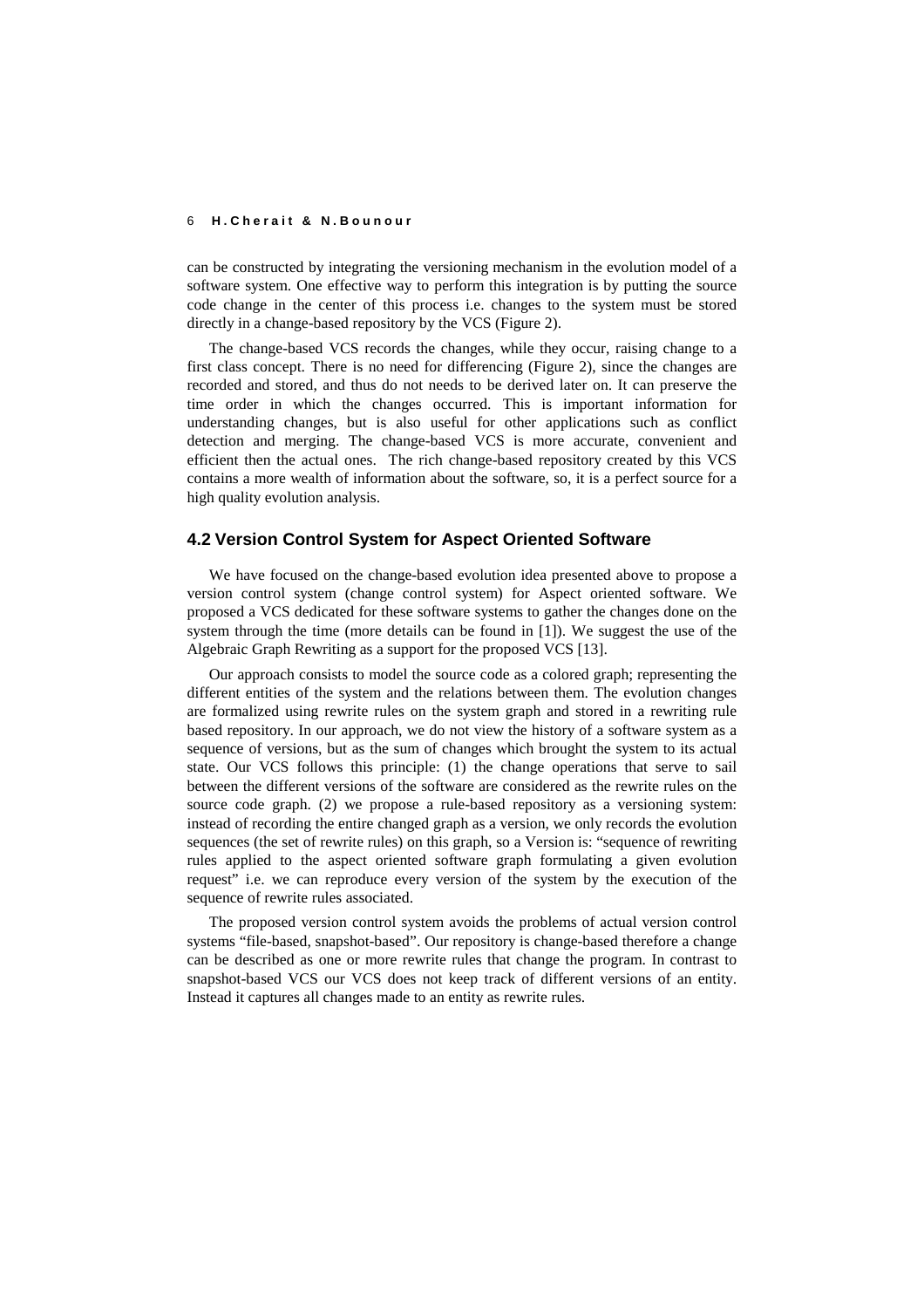# **5. Related Work**

Based on our analysis of the field, there is a very little work in this research area "change-based evolution". The first work that treats this idea for object oriented software is the one of Romain Robbes and Michele Lanza [10]. They represent a state of a program as an abstract syntax tree (AST) of its source code. Then, changes to the program are represented as explicit change operations to its abstract syntax tree. Change operations are tree operations, such as addition or removal of nodes, and modifications of the properties of a node. Hattori and Lanza [12] extend Robbes's change based software evolution model [10] into a multi developer context by modeling the evolution of a system as a set containing sequences of changes, where each sequence is produced by one developer. Thus, the evolution of a system comprises the combination of the sequences of changes produced by each individual.

Although, the idea of these works is similar to our proposal where the change is treated as a first class entity, but the use of the AST is not a good choice for software evolution (although it is more sufficient for software development). The AST captures the source code structure but it does not coverage it's semantic, so the change repository is not sufficient for evolution analysis i.e. structural information is not enough for coupling detection, or data extraction,…etc. In contrast, our proposal is promising to better improve and accurate the change repository. We can capture structural as well as semantic information about the change (rewriting rules).

### **6. Conclusion**

In this paper, we reviewed the state-of-the-art in software evolution research and we concluded that: To provide an accurate model for expressing software evolution process, we need to recognize the change as an explicit phenomenon and model it as a first class entity. This is performed by the integration of version control system in the software evolution model. Although, there is a little work for this axis of evolution research, but it is a promising way for best modeling and controlling software evolution process. We proposed a version control system for aspect oriented software, where the change is the first class entity.

Our proposal is based on the algebraic graph rewriting formalism which gives it a formal background and an automatic implementation method (employing graph rewrite tools). Our approach consists to model the source code as a colored graph; representing the different entities of the system and the relationships between them. The evolution requests are formalized using rewriting rules on the system graph. And, we proposed a rewriting rule-based versioning system to manage the evolution history eliminating the limits of the current versioning systems.